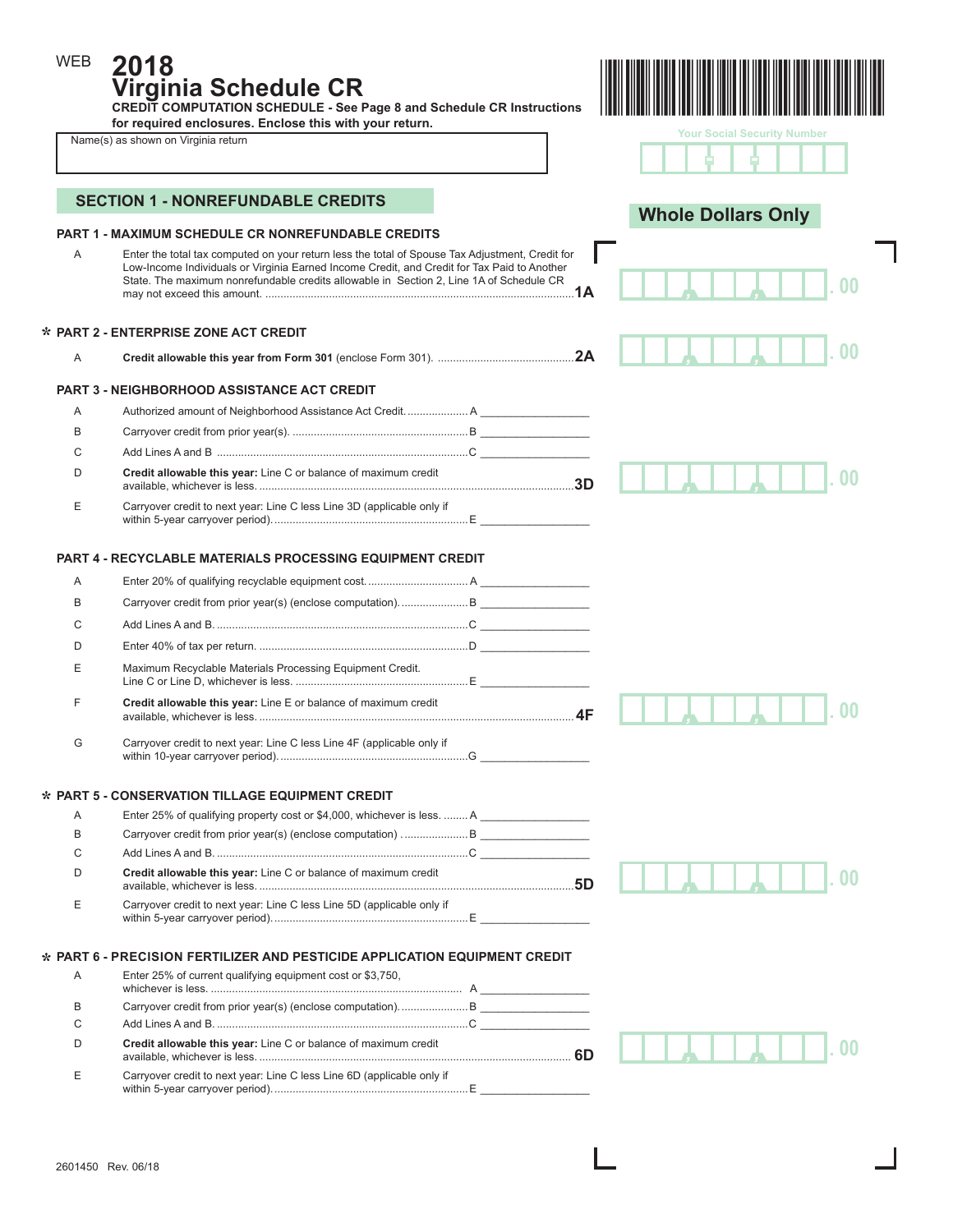### WEB

B 2018 Schedule CR Page 2<br>Name(s) as shown on Virginia return **2008** Social Security Number **2009** Social Security Number **2009 Social Security Number** - -

Г

I

ı

**PART 7 - RESERVED FOR FUTURE USE** 

**\***

# **PART 8 - CLEAN-FUEL VEHICLE AND VEHICLE EMISSIONS TESTING EQUIPMENT CREDITS \***

**Clean-Fuel Vehicle and Qualified Electric Vehicle Credit** 

| Α                       | RESERVED FOR FUTURE USE MANUSCHLING                                                                                                    |    |
|-------------------------|----------------------------------------------------------------------------------------------------------------------------------------|----|
| B                       |                                                                                                                                        |    |
| C                       |                                                                                                                                        |    |
| D                       | Credit allowable this year: Line C or balance of maximum credit                                                                        |    |
| Ε                       | Carryover credit to next year: Line C less Line 8D (applicable only if                                                                 |    |
|                         | <b>Vehicle Emissions Testing Equipment Credit</b>                                                                                      |    |
| F                       | Enter 20% of the purchase or lease price paid during the year for                                                                      |    |
| G                       |                                                                                                                                        |    |
| Н                       |                                                                                                                                        |    |
|                         | Credit allowable this year: Line H or balance of maximum credit                                                                        |    |
| J                       | Carryover credit to next year: Line H less Line 8I (applicable only                                                                    |    |
|                         | <b>PART 9 - MAJOR BUSINESS FACILITY JOB TAX CREDIT</b>                                                                                 |    |
| A                       | Current credit amount authorized by the Department of Taxation                                                                         |    |
| В                       |                                                                                                                                        |    |
| C                       |                                                                                                                                        |    |
| D                       | Credit allowable this year: Line C or the balance of the maximum                                                                       | 00 |
| Е                       | Carryover credit to next year: Line C less Line 9D                                                                                     |    |
| PART <sub>10</sub><br>Α | <b>FOREIGN SOURCE RETIREMENT INCOME TAX CREDIT</b><br>Qualifying taxable income on which the tax in the foreign                        |    |
| B                       |                                                                                                                                        |    |
| C                       | Qualifying tax paid to the foreign country.                                                                                            |    |
| D                       |                                                                                                                                        |    |
| Ε                       | Income percentage. Divide Line A by Line B. Compute to one decimal                                                                     |    |
| F                       |                                                                                                                                        |    |
| G                       | Credit allowable this year: Enter the lesser of Line C or Line F,                                                                      |    |
| <b>PART 11</b>          | - HISTORIC REHABILITATION TAX CREDIT                                                                                                   |    |
| A                       |                                                                                                                                        |    |
| B                       |                                                                                                                                        |    |
| C                       |                                                                                                                                        |    |
| D                       |                                                                                                                                        |    |
| Е                       | Credit allowable this year: Enter the amount from Line D or the<br>balance of maximum credit available, whichever is less. Each credit |    |
| F                       | Carryover credit to next year: Line D less<br>Line 11E. (applicable only within 10-year carryover period).  F                          |    |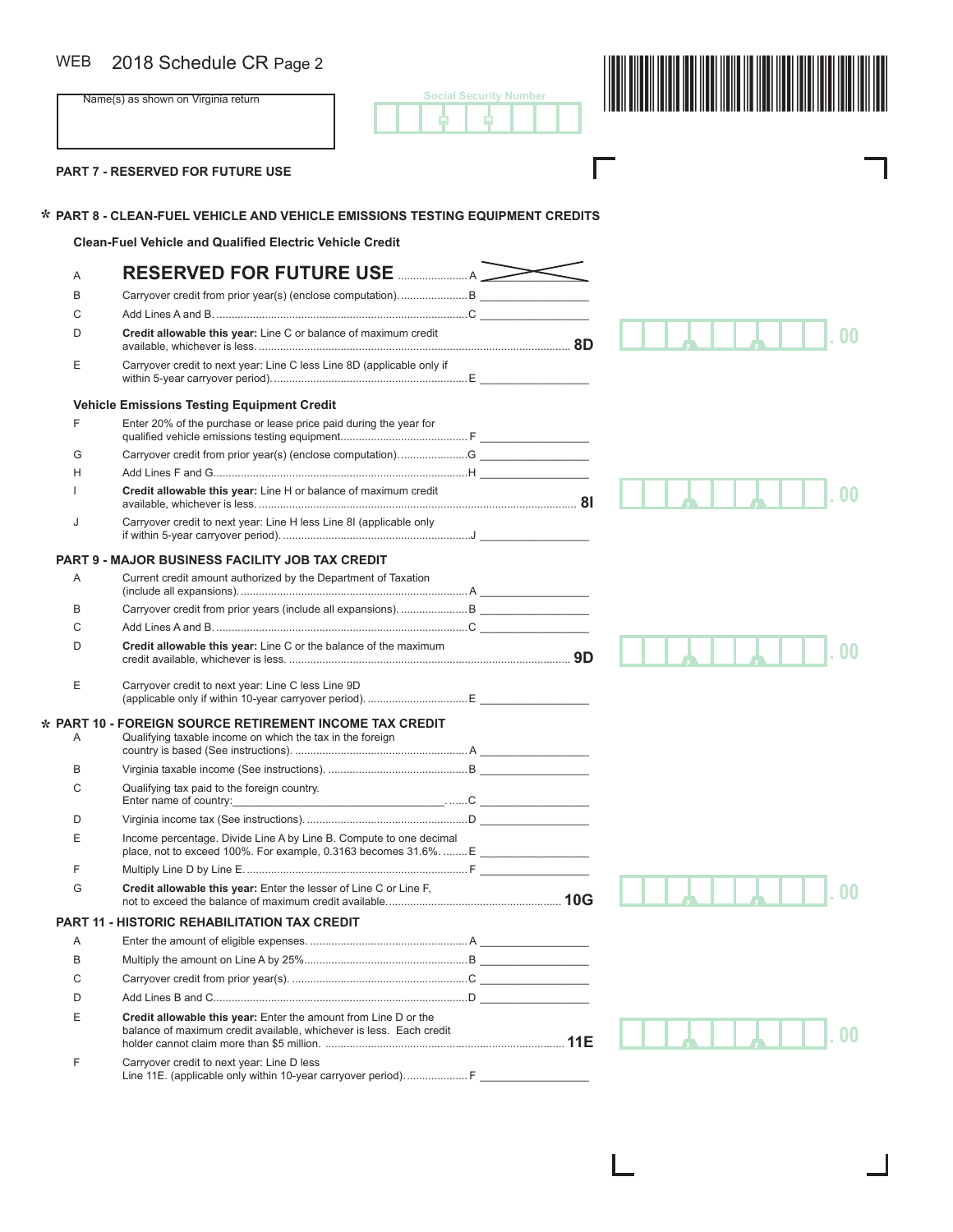## $\overline{M}$

| <b>WEB</b> | 2018 Schedule CR Page 3                                                                                                                                                                                                            |                               |
|------------|------------------------------------------------------------------------------------------------------------------------------------------------------------------------------------------------------------------------------------|-------------------------------|
|            | Name(s) as shown on Virginia return                                                                                                                                                                                                | <b>Social Security Number</b> |
|            | <b>PART 12 - RESERVED FOR FUTURE USE</b>                                                                                                                                                                                           |                               |
|            | <b>PART 13 - RESERVED FOR FUTURE USE</b>                                                                                                                                                                                           |                               |
|            | PART 14 - RESERVED FOR FUTURE USE                                                                                                                                                                                                  |                               |
|            | <b>PART 15 - QUALIFIED EQUITY AND SUBORDINATED DEBT INVESTMENTS TAX CREDIT</b><br><b>SPOUSE</b>                                                                                                                                    | YOU                           |
| A          | Credit amount authorized by the                                                                                                                                                                                                    |                               |
| B          |                                                                                                                                                                                                                                    |                               |
| С          |                                                                                                                                                                                                                                    |                               |
| D          | Credit(s) allowable this year:<br>Your credit: Enter the amount from Line C, YOU column or the<br>balance of maximum credit available, whichever is less (not to exceed                                                            |                               |
|            | Be sure to claim the proper credit on the total lines                                                                                                                                                                              |                               |
| Ε<br>F     | Spouse's credit: Enter the amount from Line C, SPOUSE column or the<br>balance of maximum credit available, whichever is less (not to exceed<br>Carryover credit to next year:<br>Line C less Line 15D and/or Line 15E (applicable | nn                            |
|            |                                                                                                                                                                                                                                    |                               |
|            | <b>PART 16 - WORKER RETRAINING TAX CREDIT</b>                                                                                                                                                                                      |                               |
| Α          | Enter amount of Worker Retraining Tax Credit authorized by the                                                                                                                                                                     |                               |
| В          |                                                                                                                                                                                                                                    |                               |
| С          |                                                                                                                                                                                                                                    |                               |
| D          | Credit allowable this year: Enter the amount from Line C or the                                                                                                                                                                    |                               |
| Е          | Carryover credit to next year: Line C less Line 16D                                                                                                                                                                                |                               |
| Α          | * PART 17 - WASTE MOTOR OIL BURNING EQUIPMENT CREDIT<br>Enter 50% of the purchase price paid during the taxable year for<br>equipment used exclusively for burning waste motor oil at your facility.  A                            |                               |
| B          | Credit allowable this year: Enter the amount from Line A, up to                                                                                                                                                                    |                               |
|            | PART 18 - CREDIT FOR PURCHASE OF LONG-TERM CARE INSURANCE<br>** For policies purchased 1/1/2011 - 12/31/2013 only **                                                                                                               |                               |
|            | This credit was repealed for taxable years beginning on or after<br>January 1, 2014. Long-Term care insurance tax credits earned<br>and unclaimed prior to January 1, 2014, may be claimed below.                                  |                               |
|            | Enter the date the policy was issued to you. Issue date must be                                                                                                                                                                    |                               |
|            | Enter the date the policy was issued to your spouse. Issue date must be                                                                                                                                                            |                               |
| Α          |                                                                                                                                                                                                                                    |                               |
| В<br>С     | EXPIRED - December 31, 2013.                                                                                                                                                                                                       |                               |
| D          |                                                                                                                                                                                                                                    |                               |
| Е<br>F     | Credit allowable this year: Enter the amount from Line D or the<br>Carryover credit to next year: Line D less                                                                                                                      |                               |
|            |                                                                                                                                                                                                                                    |                               |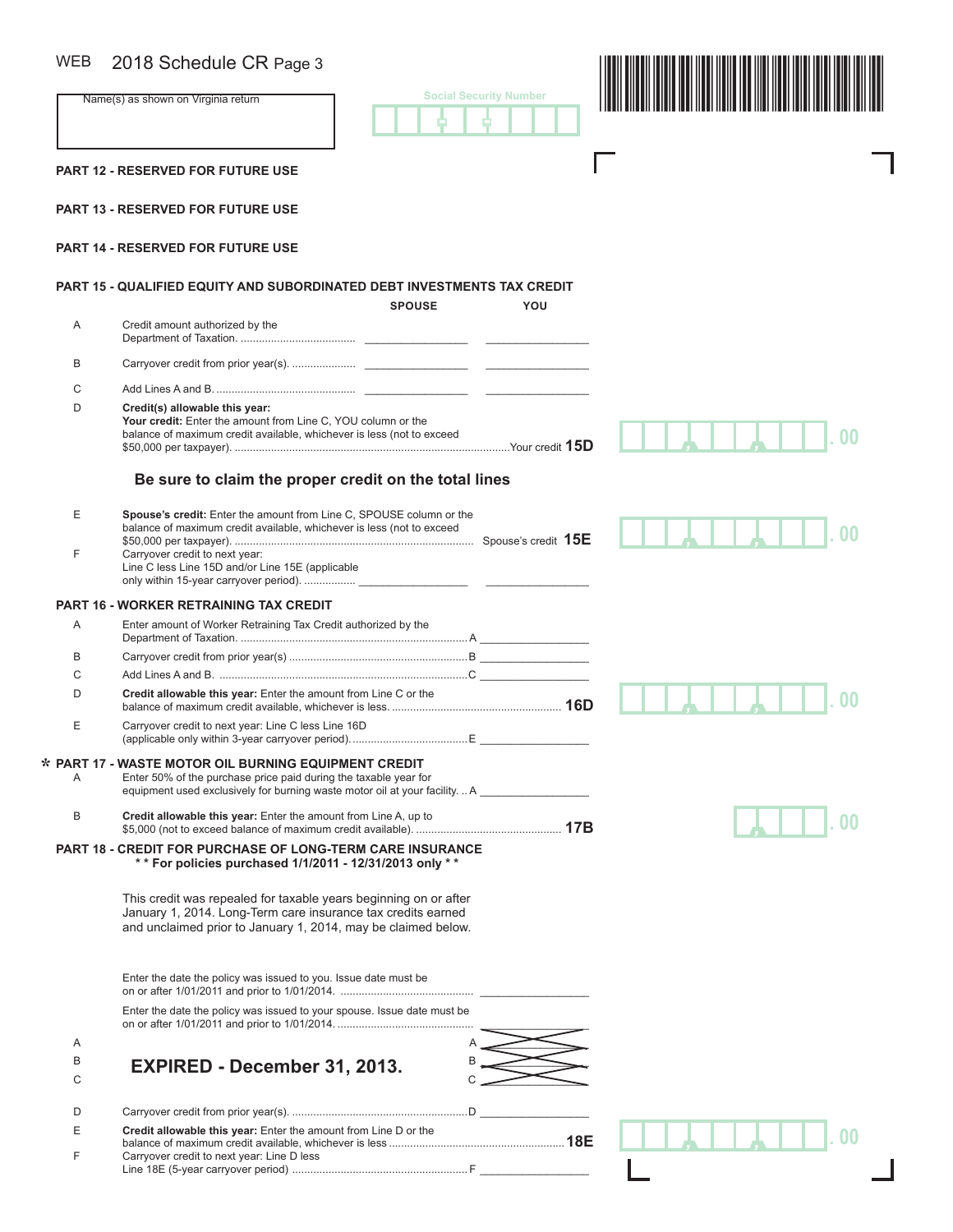| <b>WEB</b> | 2018 Schedule CR Page 4                                                                                                                               |                               |  |
|------------|-------------------------------------------------------------------------------------------------------------------------------------------------------|-------------------------------|--|
|            | Name(s) as shown on Virginia return                                                                                                                   | <b>Social Security Number</b> |  |
|            |                                                                                                                                                       |                               |  |
|            |                                                                                                                                                       |                               |  |
|            | PART 19 - BIODIESEL AND GREEN DIESEL FUELS TAX CREDIT                                                                                                 |                               |  |
| A          | Enter the amount of Biodiesel and Green Diesel Fuels Tax Credit authorized<br>by the Virginia Department of Taxation or the amount transferred to you |                               |  |
| B          |                                                                                                                                                       |                               |  |
| C          |                                                                                                                                                       |                               |  |
| D          |                                                                                                                                                       |                               |  |
| E          |                                                                                                                                                       |                               |  |
| F          | Credit allowable this year: Enter the amount from Line E                                                                                              |                               |  |
|            |                                                                                                                                                       |                               |  |
| G          | Carryover credit to next year: Line E less Line 19F                                                                                                   |                               |  |
|            | <b>PART 20 - LIVABLE HOME TAX CREDIT</b>                                                                                                              |                               |  |
| Α          | Enter the amount of the Livable Home Tax Credit authorized by the                                                                                     |                               |  |
| B          |                                                                                                                                                       |                               |  |
| C          |                                                                                                                                                       |                               |  |
| D          | Credit allowable this year: Enter the amount from Line C                                                                                              |                               |  |
| Ε          | Carryover credit to next year: Line C less Line 20D                                                                                                   |                               |  |
|            |                                                                                                                                                       |                               |  |
|            | <b>PART 21 - RIPARIAN WATERWAY BUFFER TAX CREDIT</b>                                                                                                  |                               |  |
| A          | Enter the amount of Riparian Waterway Buffer Tax Credit                                                                                               |                               |  |
| B          |                                                                                                                                                       |                               |  |
| C          |                                                                                                                                                       |                               |  |
| D          | Credit allowable this year: Enter the amount from Line C                                                                                              |                               |  |
| E          | Carryover credit to next year: Line C less Line 21D                                                                                                   |                               |  |
|            | <b>PART 22 - LAND PRESERVATION TAX CREDIT</b><br><b>SPOUSE</b>                                                                                        | YOU                           |  |
| Α          | Credit amount authorized or the amount<br>transferred to you and/or spouse in the                                                                     |                               |  |
| B          |                                                                                                                                                       |                               |  |
|            |                                                                                                                                                       |                               |  |
| C          |                                                                                                                                                       |                               |  |
| D          | Total credit transferred to others in                                                                                                                 |                               |  |
| Ε          |                                                                                                                                                       |                               |  |
| F          | Credit(s) allowable this year:                                                                                                                        |                               |  |
|            | Your credit: Enter the amount from Line E. YOU column<br>or the balance of maximum credit available, whichever is less                                |                               |  |
|            |                                                                                                                                                       |                               |  |
|            | Be sure to claim the proper credit on the total lines.                                                                                                |                               |  |
| G          | Spouse's credit: Enter the amount from Line E, SPOUSE column<br>or the balance of maximum credit available, whichever is less                         |                               |  |
| Н          | Carryover credit to next year: Line E less                                                                                                            |                               |  |
|            | <b>PART 23 - COMMUNITY OF OPPORTUNITY TAX CREDIT</b>                                                                                                  |                               |  |
| A          | Enter the amount of credit authorized by the                                                                                                          |                               |  |
| B          |                                                                                                                                                       |                               |  |
| C          |                                                                                                                                                       |                               |  |
| D          | Credit allowable this year: Enter amount from Line C or                                                                                               |                               |  |
| Ε          |                                                                                                                                                       |                               |  |
|            | Carryover credit to next year: Line C less Line 23D                                                                                                   |                               |  |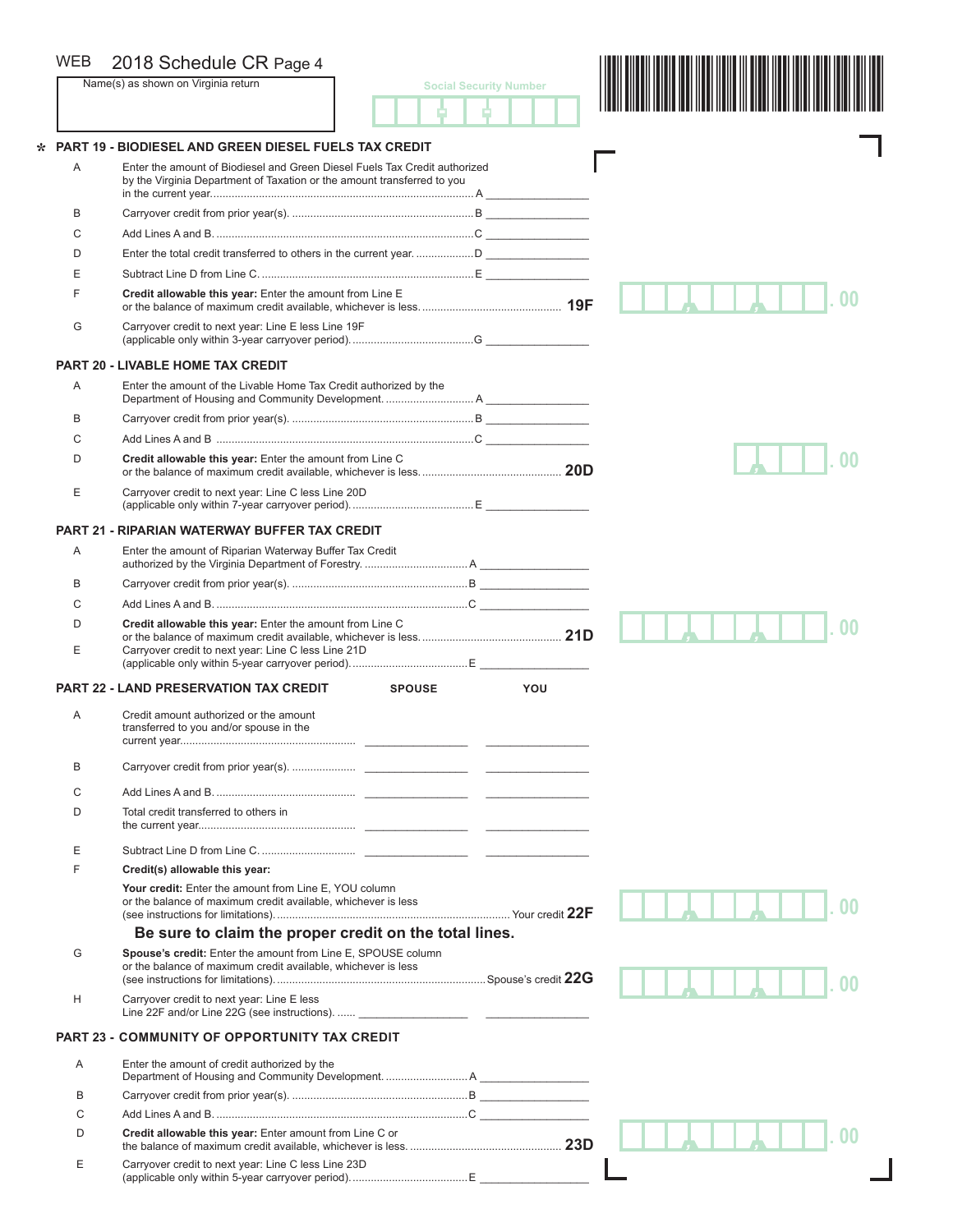## WEB 2018 Schedule CR Page 5

|                | 2018 Schedule CR Page 5                                    |                               |  |
|----------------|------------------------------------------------------------|-------------------------------|--|
|                | Name(s) as shown on Virginia return                        | <b>Social Security Number</b> |  |
|                | <b>PART 24 - GREEN JOBS CREATION TAX CREDIT</b>            |                               |  |
| Α              | Enter the total eligible credit amount for each green job  |                               |  |
| B              |                                                            |                               |  |
| С              |                                                            |                               |  |
| D              | Credit allowable this year: Enter the amount from Line C   |                               |  |
| Ε              | Carryover credit to next year: Line C less Line 24D        |                               |  |
|                | <b>PART 25 - RESERVED FOR FUTURE USE</b>                   |                               |  |
|                | <b>PART 26 - FARM WINERIES AND VINEYARDS TAX CREDIT</b>    |                               |  |
| Α              | Enter the total eligible credit amount authorized by       |                               |  |
| B              |                                                            |                               |  |
| С              |                                                            |                               |  |
| D              | Credit allowable this year: Enter the amount from Line C   |                               |  |
| Ε              | Carryover credit to next year: Line C less Line 26D        |                               |  |
|                | <b>PART 27 - INTERNATIONAL TRADE FACILITY TAX CREDIT</b>   |                               |  |
| Α              | Enter the total eligible credit amount authorized by       |                               |  |
| В              |                                                            |                               |  |
| C              |                                                            |                               |  |
| D              |                                                            |                               |  |
| Ε              | Maximum International Trade Facility Tax Credit: Enter the |                               |  |
| F              | Credit allowable this year: Enter the amount from Line E   |                               |  |
| G              | Carryover credit to next year: Line C less Line 27F        |                               |  |
|                | <b>PART 28 - PORT VOLUME INCREASE TAX CREDIT</b>           |                               |  |
| Α              | Enter the total eligible credit amount authorized by       |                               |  |
| B              |                                                            |                               |  |
| С              |                                                            |                               |  |
| D              | Credit allowable this year: Enter the amount from Line C   |                               |  |
| Ε              | Carryover credit to next year: Line C less Line 28D        |                               |  |
| <b>PART 29</b> | <b>BARGE AND RAIL USAGE TAX CREDIT</b>                     |                               |  |
| Α              | Enter the total eligible credit amount authorized by       |                               |  |
| B              |                                                            |                               |  |
| С              |                                                            |                               |  |
| D              | Credit allowable this year: Enter the amount from Line C   |                               |  |
| Е              | Carryover credit to next year: Line C less Line 29D        |                               |  |

ட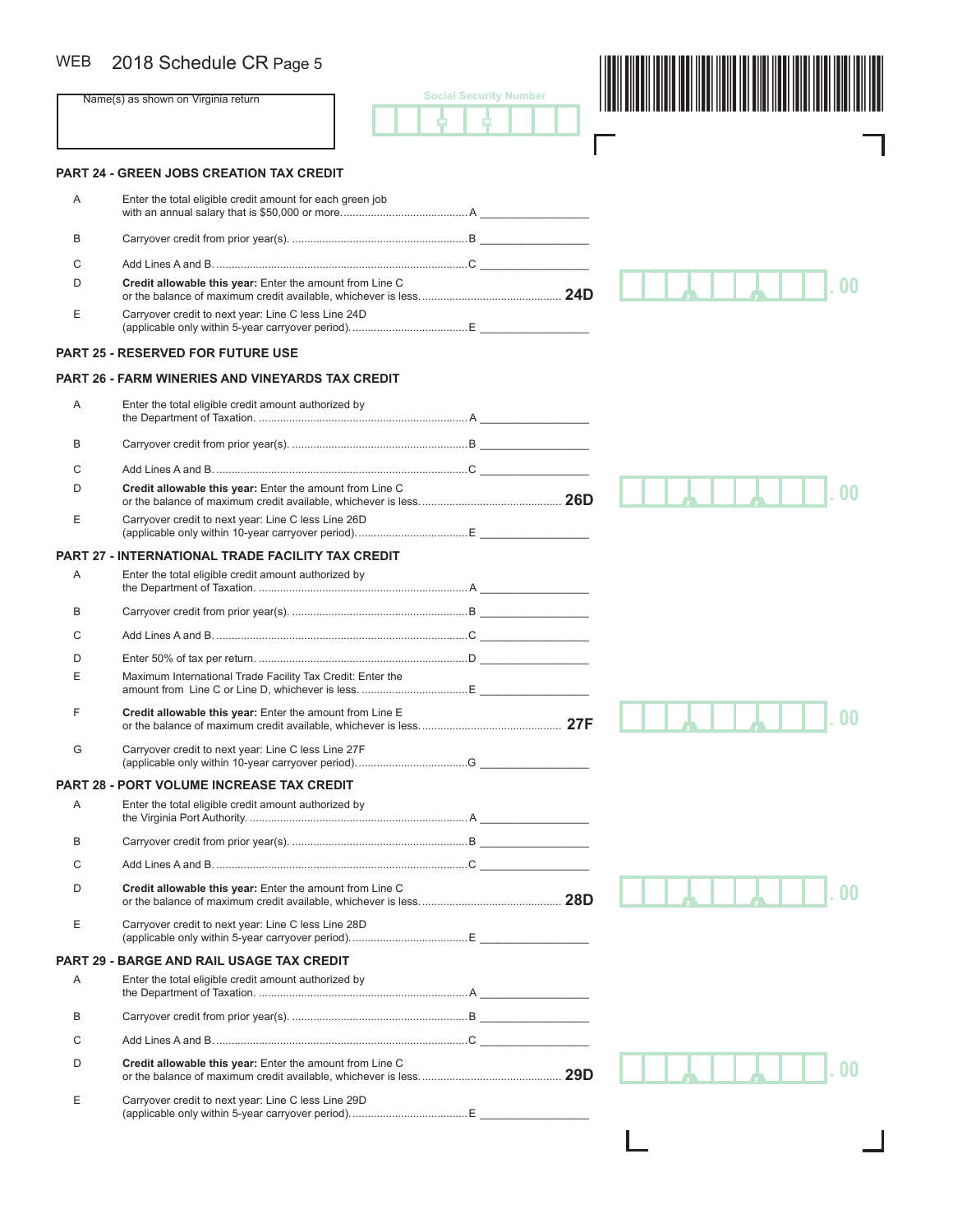### WEB 2018 Schedule CR Page 6

| <b>WEB</b> | 2018 Schedule CR Page 6                                                                                                                          |                               |                |
|------------|--------------------------------------------------------------------------------------------------------------------------------------------------|-------------------------------|----------------|
|            | Name(s) as shown on Virginia return                                                                                                              | <b>Social Security Number</b> |                |
|            |                                                                                                                                                  |                               |                |
|            | <b>PART 30 - RESEARCH AND DEVELOPMENT EXPENSES TAX CREDIT</b>                                                                                    |                               |                |
| Α          | Enter the total eligible credit amount authorized by                                                                                             |                               |                |
| В          | Reserved for future use                                                                                                                          |                               |                |
| C          | Reserved for future use                                                                                                                          |                               |                |
| D          | Credit allowable this year: Enter the amount from Line A                                                                                         | .30D                          |                |
|            | <b>PART 31 - TELEWORK EXPENSES TAX CREDIT</b>                                                                                                    |                               |                |
| Α          | Enter the amount of Telework Expenses Tax Credit authorized by                                                                                   |                               |                |
| В          | Credit allowable this year: Enter the amount from Line A                                                                                         |                               | 0 <sub>0</sub> |
|            | <b>PART 32 - EDUCATION IMPROVEMENT SCHOLARSHIPS TAX CREDIT</b>                                                                                   |                               |                |
| Α          | Enter the total eligible credit amount authorized by                                                                                             |                               |                |
| В          |                                                                                                                                                  |                               |                |
| С          |                                                                                                                                                  |                               |                |
| D          | Credit allowable this year: Enter the amount from Line C                                                                                         |                               |                |
| E          | Carryover credit to next year: Line C less Line D                                                                                                |                               |                |
|            | <b>PART 33 - MAJOR RESEARCH AND DEVELOPMENT EXPENSES TAX CREDIT</b>                                                                              |                               |                |
| Α          | Enter the total eligible credit amount authorized by                                                                                             |                               |                |
| В          |                                                                                                                                                  |                               |                |
| С          |                                                                                                                                                  |                               |                |
| D          | Credit allowable this year: Enter the amount from Line C or the balance<br>of maximum credit available, whichever is less. This amount cannot be |                               |                |
| Е          | Carryover credit to next year: Line C less Line D                                                                                                |                               |                |
|            | <b>PART 34 - FOOD CROP DONATION TAX CREDIT</b>                                                                                                   |                               |                |
| Α          | Enter the total eligible credit amount authorized by                                                                                             |                               |                |
| В          |                                                                                                                                                  |                               |                |
| С          |                                                                                                                                                  |                               |                |
| D          | Credit allowable this year: Enter the amount from Line C                                                                                         |                               |                |
| E          | Carryover credit to next year: Line C less Line D                                                                                                |                               |                |
|            | * PART 35 - VIRGINIA COAL EMPLOYMENT AND PRODUCTION INCENTIVE TAX CREDIT                                                                         |                               |                |
|            |                                                                                                                                                  |                               |                |
| В          |                                                                                                                                                  |                               |                |
|            | C Credit allowable this year: Enter Line B or balance of maximum credit                                                                          |                               |                |

L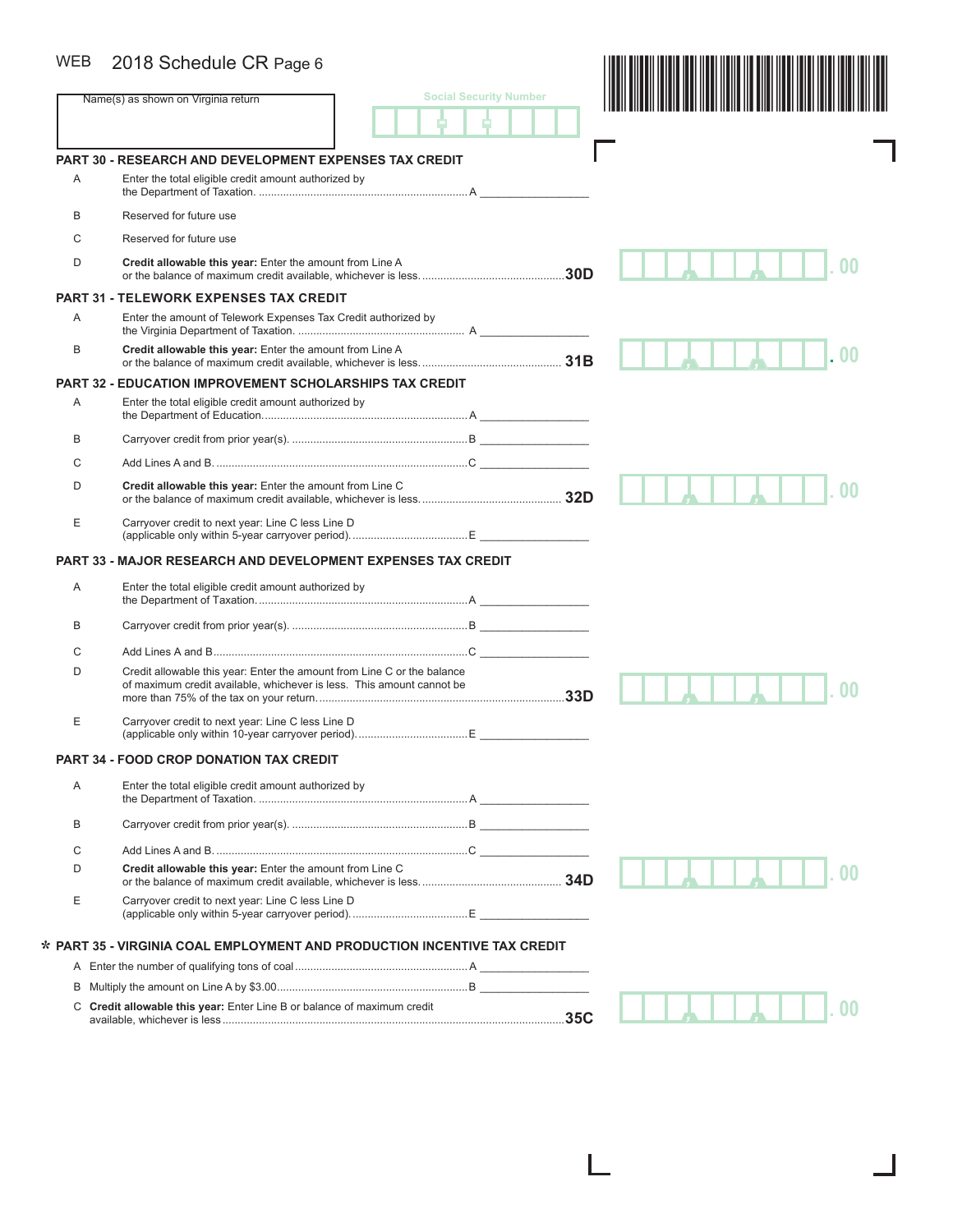#### 2018 Schedule CR Page 7 WEB

| <b>Social Security Number</b> |  |  |  |  |  |
|-------------------------------|--|--|--|--|--|
|                               |  |  |  |  |  |

Г



*, ,* **. 00**

*, ,* **. 00**

# **SECTION 2 - TOTAL NONREFUNDABLE CREDITS**

 A. Add Lines 2A, 3D, 4F, 5D, 6D, 8D, 8I, 9D, 10G, 11E, 15D, 15E, 16D, 17B, 18E, 19F, 20D, 21D, 22F, 22G, 23D, 24D, 26D, 27F, 28D, 29D, 30D, 31B, 32D, 33D, 34D, 35C (if you claimed more than the maximum allowed nonrefundable credits, see instructions). .........................................................................................................................**1A**

### **SECTION 3 - REFUNDABLE CREDITS**

### **PART 1 - COALFIELD EMPLOYMENT ENHANCEMENT TAX CREDIT \***

| A | 100% Coalfield Employment Enhancement Tax Credit from 1(b) of your                     | 1A  |  |  |
|---|----------------------------------------------------------------------------------------|-----|--|--|
| B |                                                                                        |     |  |  |
| C |                                                                                        | .1C |  |  |
| D | Total Coalfield Employment Enhancement Tax Credit allowable this                       | 1D  |  |  |
| E | 2018 Coalfield Employment Enhancement Tax Credit to be applied toward your             | 1E  |  |  |
| A | <b>PART 2 - MOTION PICTURE PRODUCTION TAX CREDIT</b>                                   | 2A  |  |  |
|   | * PART 3 - AGRICULTURAL BEST MANAGEMENT PRACTICES TAX CREDIT                           |     |  |  |
| A | Enter amount of credit authorized by the Department of Conservation and Recreation. 3A |     |  |  |
|   | <b>PART 4 - RESEARCH AND DEVELOPMENT EXPENSES TAX CREDIT</b>                           |     |  |  |
| A | Enter amount of Research and Development Expenses Tax Credit authorized by the         | 4Α  |  |  |
|   | <b>SECTION 4 - TOTAL REFUNDABLE CREDITS</b>                                            |     |  |  |

#### **PART 1 - TOTAL REFUNDABLE CREDITS**

 A Add Section 3, Part 1 - Line 1D, Part 2 - Line 2A, Part 3 - Line 3A and Part 4 - Line 4A. ...........................................................................................................................**1A**

### **SECTION 5 - TOTAL CURRENT YEAR CREDITS**

#### **PART 1 - TOTAL CURRENT YEAR CREDITS**

 A Total credits allowable this year. Enter the total of Section 2, Line 1A and Section 4, Part 1 - Line 1A here and on Line 27 of Form 760, Line 27 of Form 760PY or Line 27 of Form 763. ..........................................................................................**1A**

*, ,* **. 00**